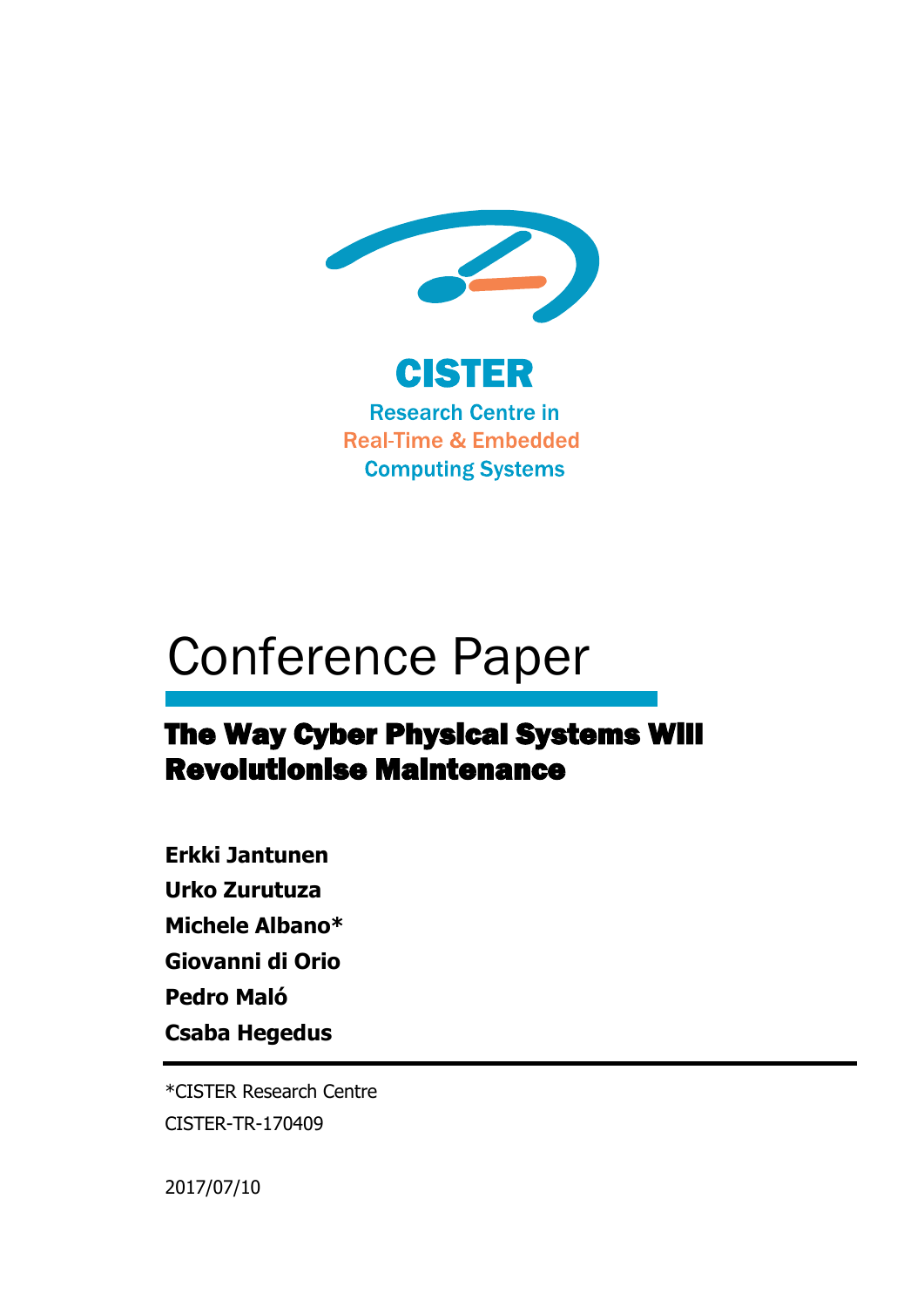# The Way Cyber Physical Systems Will Revolutionise Maintenance

Erkki Jantunen, Urko Zurutuza, Michele Albano\*, Giovanni di Orio, Pedro Maló, Csaba Hegedus

\*CISTER Research Centre Polytechnic Institute of Porto (ISEP-IPP) Rua Dr. António Bernardino de Almeida, 431 4200-072 Porto Portugal Tel.: +351.22.8340509, Fax: +351.22.8321159 E-mail: mialb@isep.ipp.pt http://www.cister.isep.ipp.pt

# Abstract

The way maintenance is carried out is altering rapidly. The introduction of Cyber Physical Systems (CPS) and cloud technologies are providing new technological possibilities that change dramatically the way it is possible to follow production machinery and the necessity to carry out maintenance. In the near future, the number of machines that can be followed from remoteness will explode. At the same time, it will be conceivable to carry out local diagnosis and prognosis that support the adaptation of Condition Based Maintenance (CBM) i.e. financial optimisation can drive the decision whether a machine needs maintenance or not. Further to this, the cloud technology allows to accumulate relevant data from numerous sources that can be used for further improvement of the maintenance practices. The paper goes through the new technologies that have been mentioned above and how they can be benefitted from in practise.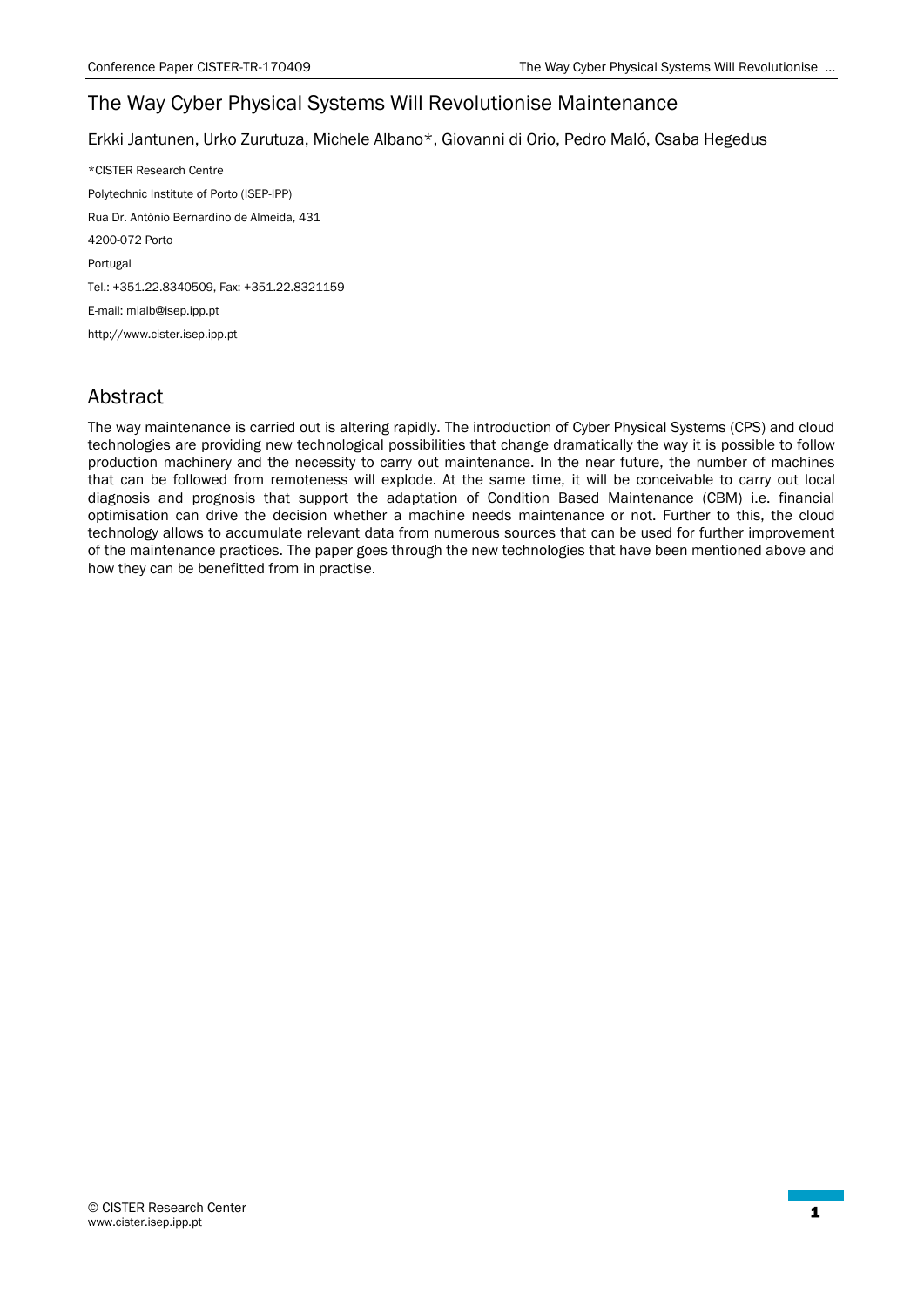# **The Way Cyber Physical Systems Will Revolutionise Maintenance**

E. Jantunen<sup>1</sup>, U. Gorostegi<sup>2</sup>, U. Zurutuza<sup>2</sup>, F. Larrinaga<sup>2</sup>, M. Albano<sup>3</sup>, G. Di Orio<sup>4</sup>, P. Malo<sup>4</sup>, C. Hegedűs<sup>5</sup>

<sup>1</sup>VTT Technical Research Centre of Finland, P.O. Box 1000, FI-02044 VTT, Finland

<sup>2</sup>Mondragon University, Loramendi 4, 20500 Mondragon, Spain

3 CISTER, ISEP/INESC-TEC, Polytechnic Institute of Porto, Portugal

<sup>4</sup>Dep. De Eng. Eletrotécnica, FCT-UNL, UNINOVA-CTS, Lisboa, Portugal

<sup>5</sup>AITIA International Inc., Czetz János str. 48-50., Budapest HU-1039, Hungary

#### **ABSTRACT**

The way maintenance is carried out is altering rapidly. The introduction of Cyber Physical Systems (CPS) and cloud technologies are providing new technological possibilities that change dramatically the way it is possible to follow production machinery and the necessity to carry out maintenance. In the near future, the number of machines that can be followed from remoteness will explode. At the same time, it will be conceivable to carry out local diagnosis and prognosis that support the adaptation of Condition Based Maintenance (CBM) i.e. financial optimisation can drive the decision whether a machine needs maintenance or not. Further to this, the cloud technology allows to accumulate relevant data from numerous sources that can be used for further improvement of the maintenance practices. The paper goes through the new technologies that have been mentioned above and how they can be benefitted from in practise.

*Keywords: Condition Based Maintenance (CBM), Cyber Physical Systems (CPS), Overall Equipment Effectiveness (OEE), e-maintenance, Internet of Things (IoT)* 

*Corresponding author. E. Jantunen (email: erkki.jantunen@vtt.fi)* 

#### **1. INTRODUCTION**

We are on the verge of a great deal of changes on how machine maintenance is performed, since the era of CPS has come. In fact, embedded devices are now part of every environment, comprising where industrial machinery is located. The online collection of data is able to empower big data algorithms to perform analysis and prediction on many aspects of life, comprising the condition of an industrial machine in the present and in the close future. This can allow for managing maintenance in novel ways. E.g. depending on the business case, it can be reasonable to predict the remaining lifetime of a machine, and buy the correct spare parts in advance to minimize the downtime of the machine. The application of CPS is a consequence of the direction where industrial automation is going. Currently, it is common to organize operations related to industrial automation into a pyramid, e.g. as per ISA-95 standard [1]. Even though there is some difference between ISA-95 compatible formalizations, a coarse definition of its levels can be given: Level 0 (field level), composed of sensor and actuators that interact directly with the process or the machine. Level 1 (direct control) is related to the operations performed by special-purpose hardware, such us PLCs, industrial pcs, DSP processors, as drivers of the actuators and collectors of sensors data. Level 2 (Supervisory Control) acts online with respect to the industrial process, and its major functions are to allow an operator to change set points for the industrial process, and monitor the activity of the machine(s) whose data is collected. Level 3 (Production Control) is targeted to the manufacturing operation as a whole, and includes maintenance, production, quality assurance, inventory management. Level 4 (Enterprise Control) consists mainly of management functions, and it is used to drive the objective of the manufacturing process by scheduling its operations. CPS are located on Level 0, and receive support in the factory up to Level 3, where the process becomes distributed over internet. It can be considered that Production Control involves transporting data over larger distances, and a modern approach is apply the concept of "servitization", where the upper levels are mediated and implemented as services, to maximize scalability and flexibility of the systems. In this context, the two main goals of data communication and processing can be supported by means of a communication middleware the first, and of fog computing the latter. Fog computing is an evolution of cloud computing, where micro-clouds and edge servers are disseminated closer to where the data are collected and used, to allow for data preprocessing and local computation, to parallel the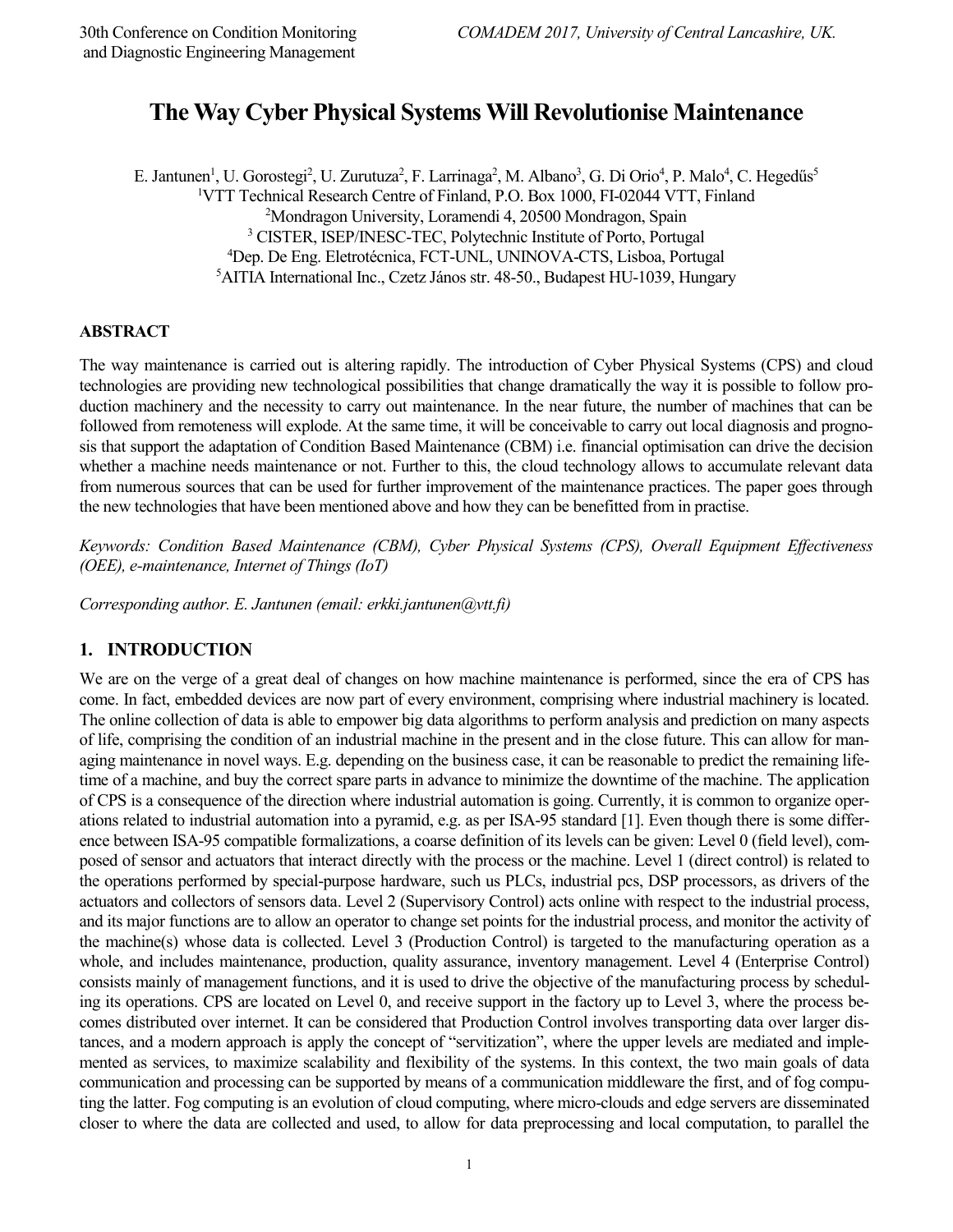bulk computation performed in the cloud. The acceptance of these new approaches is hindered by a few issues, some of them on the technological side, and some of them on closer to the business. This paper aims to provide an overview of the novel maintenance approaches (section 2), of how embedded systems can support it (section 3), and of the servitization (section 4) of the maintenance-related operations (section 3). Later on, the paper analyzes the issues that must be overcome to reach the technology maturity level needed for the implementation of this technological revolution (section 5), and the business impact that it can provide (section 6). Some conclusions are drawn in section 7.

#### **2. CONDITION BASED MAINTENANCE**

CBM is a predictive maintenance strategy that is based on the continuous monitoring of various parameters of an asset to evaluate its health level and future development. The increasing popularity of predictive maintenance strategies is preceded with the necessity of an improved Overall Equipment Efficiency (OEE). The OEE is a term expressed in percentage that evaluates how effectively a manufacturing operation is utilized [2]. The metrics that are taken into account to calculate OEE are *availability*, *performance* and *quality*. The OEE is usually used as to identify the scope for process performance improvement [3]. The CBM approach enables an increase in the availability of the asset, thus, increasing the OEE by reducing the unplanned downtimes of the machines and saving costs in unnecessary repairs. The information gathered by the condition monitoring architecture allows the planning and scheduling of maintenance, while also reducing the storage needs for spare parts. This information can also help to identify failures and determine how to avoid them before occurrence. To be able to implement a CBM system, an initial analysis needs to be done in order to decide which parameters are worth monitoring. Different analytical tools such as Fault Tree Analysis (FTA), Root Cause Analysis (RCA) or Failure Mode and Effects Analysis (FMEA) are useful when identifying the root cause of a failure and the best way to avoid them. These tools allow to decide which parameters to monitor and consequently identify the main failure causes, and to improve future designs. The analysis also considers that its result can be a suggestion not to apply condition monitoring to said equipment. Moreover, there are some cases where the traditional corrective maintenance strategies are also valid, e.g. when a machine can still work when a component breaks down and can wait until the maintenance is scheduled to change the broken component. The Machinery Information Management Open System Alliance (MIMOSA) Open System Architecture for Condition Based Maintenance (OSA-CBM) is a not-for-profit association that develops the open information standards for Operation and Maintenance in manufacturing [4]. The standards that MIMOSA develop are compliant with the ISO-13374 Standard (Condition Monitoring and Diagnostic of Machines), being an implementation of the latter's functional specifications. According to this standard, a CBM system should be composed of various functional blocks: 1) Data Acquisition (DA), 2) Data Manipulation (DM), 3) State Detection (SD), 4) Health Assessment (HA), 5) Prognostics Assessment (PA) 6) Advisory Generator (AG)[5]. One of the main objectives of the MIMOSA OSA-CBM is to standardize the information flow between the various blocks, so that equipment from different vendors could be interoperable. The Data Acquisition block is responsible for picking up the physical phenomenon and converting it to a readable digital signal, by means of a transducer or a sensor. After applying some filters to reduce the noise level and amplify the signal if needed, the analogue signal needs to be converted to a digital signal through an Analog to Digital Converter (ADC) so that a computer or a processing system can manipulate the data and get meaningful information. The data that comes from the ADC is usually referred to as "raw data". This raw data is then sent to the Data Manipulation block. Here, mathematical algorithms such as Fast Fourier Transform, kurtosis or envelope analysis are applied. The outcome of this analysis is stored in the database and, depending on the application, even the raw data could be stored. In the State Detection step, data from the first and second blocks are compared with expected values, to verify if they fit into previously defined limits, generating alerts when they do not [6] [5]. The main objective of a CBM system is to make a diagnostic assessment on the health level of the asset and then do a prediction on how the state is going to degrade. This analysis is done in the Health Assessment and Prognostic Assessment blocks. Usually, the diagnostic is based on the health history trends, operational status and load history while taking into account possible faults. The prediction estimates the Remaining Useful Life (RUL) of the asset and it can be computed with three main approaches: model-based, data-driven and hybrid approach [7]. The model-based approach tries to mathematically describe the physical phenomena of degradation. This method can be very accurate but it gets more complex while being more detailed. The data-driven model is based on a statistical approach, where pattern recognition and machine learning algorithms are implemented. One drawback of this method is that it may be quite timeconsuming to get an initial data batch (training data), because usually run-to-fail data is needed. The hybrid approach takes the advantages of both methods and tries to create a model where physical phenomena are described but also uses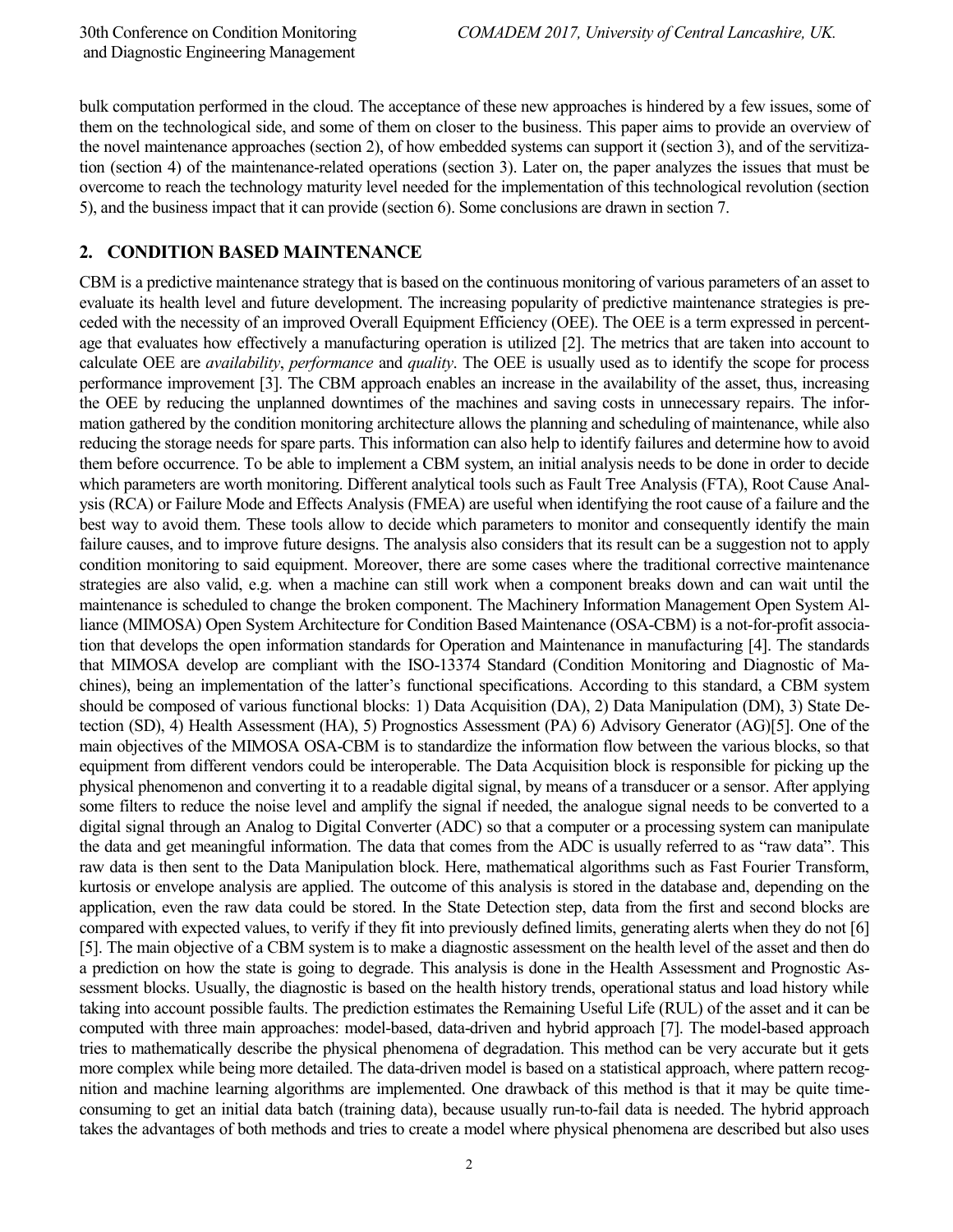statistical data to complement it and create more reliable and accurate outcomes. The last step of the chain -Advisory Generation- is to create a report stating the recommended maintenance actions that have to be taken in order to optimize the useful life of the product. These actions could be, e.g., to schedule a replacement of a component at the best possible moment, reduce the speed of a rotating machine to increase its life expectancy, or do nothing if the component is in a healthy state. Other references, such as [8] also state that there could be an extra layer or block, the Presentation Layer, where the information from all the previous step can be accessed from. However, usually only the information of the last three steps is displayed because it ends up being the most useful.

#### **3. INTERNET OF THINGS AND CYBER-PHYSICAL SYSTEM OF SYSTEMS**

CPS pertain to a new discipline – in the field of computer science and communication technologies – that is revolutionizing the way complex systems are designed, implemented and deployed. CPS are the "integrations of computational and physical processes" [9], in the sense they can integrate and merge the physical world and the virtual world. The term CPS was coined in 2006 by Helen Gill at the National Science Foundation in the United States and it naturally emphasizes the necessary link between physical and virtual that is frequently ignored in a world constituted by applications that run only on PCs. As stated in [10], today around 98% of microprocessors are embedded, and hence directly connected to the physical world by various means of sensors and actuators (sensing and acting on the environment) and increasingly connected with one another and the internet. This trend is expected to continue as also confirmed in [11], where the importance of networked distributed systems of embedded computers during the coming years is highlighted. However, as stated in [12], CPS means more than networking and information technology, this concept presupposes that information from the physical world (assets) needs to be integrated and used within the cyber world, while creating sustainable feedback loops, where decisions computed within the cyber world affect the physical world and vice versa. This is the main assumption for CPS and implicitly designates a multidisciplinary knowledge to establish the tight integration of perception, communication, learning, behaviour generation, reasoning for creating CPS-populated systems. As a matter of fact, CPS include a wide variety of systems in the most disparate contexts of application (e.g. aerospace, automotive, manufacturing, white goods, healthcare, telecommunications, power grid, etc.) and domains/fields of engineering (e.g. chemical, electrical, power, mechanical). Besides the domain and the application context, knowledge of the software, communication, control theories, methods, methodologies and tools is also required [13]. By synthesizing all the precedent assertions, the following core elements and/or characteristics can be identified for CPS, extended from [12], [14]: 1) Enhancement of physical entities with cyberspace capabilities; 2) Networked at multiple and extreme scale; 3) Dynamic behaviour (plug and unplug during operation); 4) High degrees of automation, leading typically to closed control loops; 5) High degree of autonomy and collaboration to achieve a higher goal; and 6) Tight integration between devices, processes, machines, humans and other software applications. The above core elements and/or characteristics of CPS spontaneously point to Internet-of-Things (IoT) technologies and System-of-Systems (SoS) approaches, methodologies and/or research initiatives as the backbone for creating Cyber Physical Systems-of-Systems (CPSoS), i.e. large, complex, often spatially distributed CPS that exhibit the features of Systems-of-Systems [15]. IoT solutions can provide the backbone infrastructure to enable seamless integration between the physical and virtual worlds, i.e. to enable the easy and rapid access to the physical world contents and events (e.g. information) by means of computers and networked devices according to the paradigm "anytime, anywhere" [16]. Conceptually, both IoT and CPS are networked systems needing high-degrees of automation that are likely to involve physical sensing and/or embedded devices i.e. both combine aspects of the physical and digital/cyber worlds. However, there is a slight difference between them. In fact, one usually refers to CPS in the case of systems/problems that involve large-scale real-time control (e.g. time critical problems); or problems that involve integrated control of combined organisational and physical assets by profoundly relying on their virtual representation (i.e. the modelled behaviour of cyber entities; conversely). Meanwhile, IoT accounts for situations that collect and process sensor data (including IoT analytics problems) without essentially involving real-time control. CPS here would relate to systems involving collaborative automation of networked embedded systems, and tight human machine interactions; whereas IoT would relate to target systems/applications involving fewer collaborative automation and requiring internet connectivity only. The concept of SoS covers an entire research background constituted by relevant theories, tools, knowledge and approaches to analyse, design, model and control large distributed systems that consist of networked interacting elements [15]. Therefore, CPSoS are essentially ecosystems of CPS and IoT solutions that rely on the effective and efficient collection, provisioning, analysis and visualization of large quantity of data to monitor, diagnose, adapt and optimize (through reconfiguration) the overall behaviour in the environment where they are operat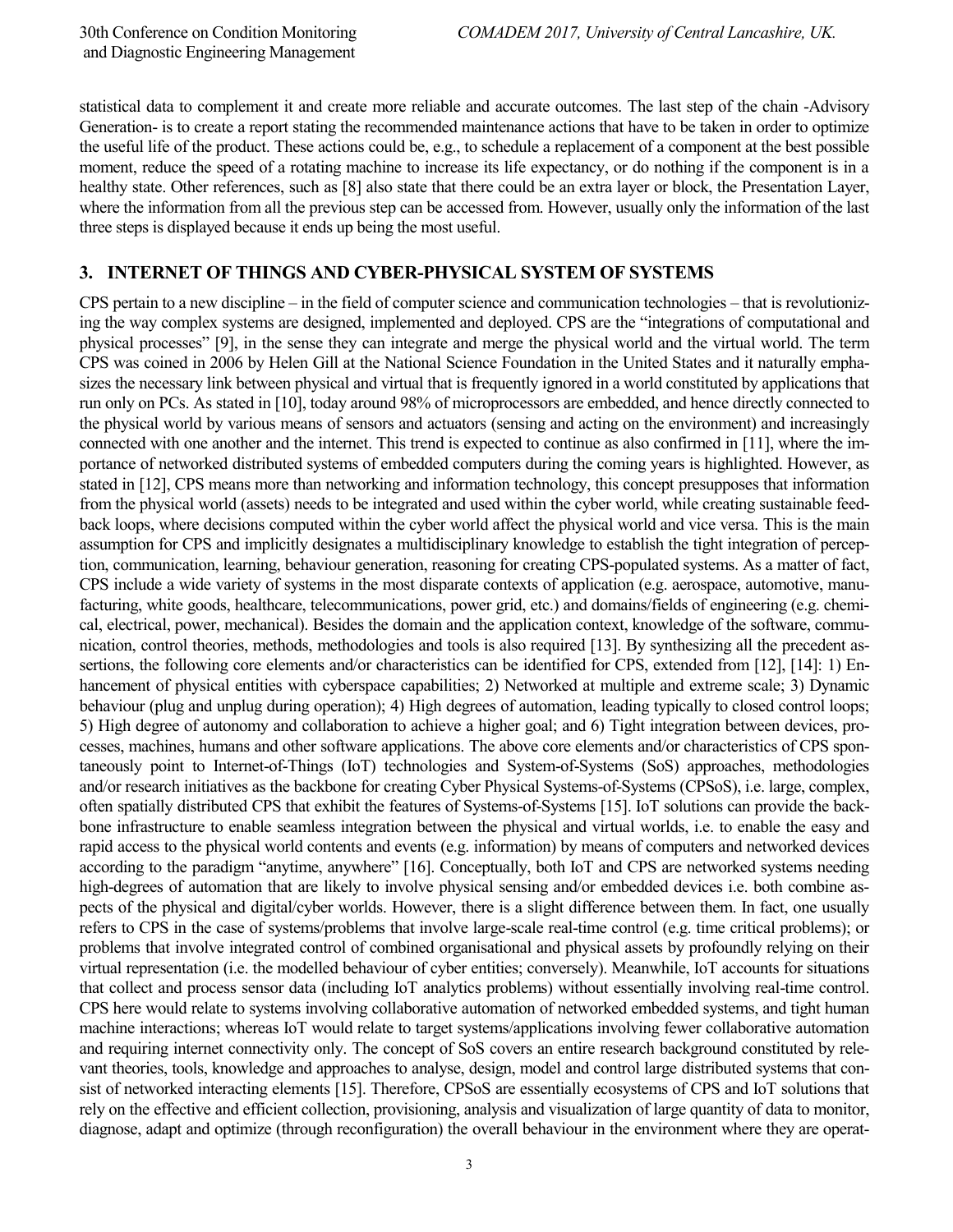ing. Therefore, the availability of this large quantity of data immediately triggers the implementation of advanced monitoring strategies for assets management while facilitating – at the same time – the adoption of policies and strategies for maintenance, such as: 1) CBM); and 2) Proactive Maintenance (PrM). As a matter of fact (as deeply explained in [17]), the successful implementation of CBM and PrM strategies thereafter, will be possible as a result of the presence of an efficient and effective monitoring infrastructure that can gather relevant operational data from assets, combine and analyse these data to identify possible breakdowns and their root causes. Consequently, CPSoS have a tremendous potential in promoting the meshing of virtual and physical worlds while leading the interconnection of people, processes and infrastructures within interactive and responsive networks of CPS for fast evaluation of asset performances.

### **4. SERVITIZATION BASED ON CPS: THE ROLE OF THE CLOUD AND FOG/EDGE COMPUTING**

The wider dissemination of CPS and their aggregation into CPSoS is having disruptive effect on the market structures of enterprises, due to the highly-networked characteristic of most of the systems of today. CPSoS will change existing business models while enabling new suppliers of services for CPS-based systems to enter the market [10]. At the same time, the emergence of cloud computing (and more recently of fog/edge computing) is creating new and exciting opportunities for CPSoS by enabling: 1) The wider consumption of the data generated within the CPSoS ecosystems and the services provided [18]; and 2) The creation of new services as composition of the ones exposed within the CPSoS. As stated in [19], the rise of cloud computing [20] has initially created the foundations for breeding CPSoS by providing: 1) an infrastructure for CPS integration, i.e. services and/or atomic functionalities provided by CPS that are part of the CPSoS ecosystem can potentially be accessed/used over the internet by other CPS or applications; and 2) a huge amount of computational and storage resources that are available within the cloud and can be used "on-demand". Service provisioning both at CPS and at CPSoS level, make maintenance more flexible, enabling remote monitoring and control of processes and tasks. Service management becomes key in this extended context and a number of duties must be addressed: 1) Monitor and control routing of message exchange between services, 2) Resolve contention between communicating service components; 3) Control deployment and versioning of services; 4) Marshal use of redundant services; 5) Cater for commonly needed commodity services like event handling and event choreography, data transformation and mapping, message and event queuing and sequencing, security or exception handling, protocol conversion and enforcing proper quality of communication services. An Enterprise Service Bus (ESB) is a software architecture model used for designing and implementing the interaction and communication between mutually interacting software applications and components in a Service Oriented Architecture (SOA) like the one emerging for CPS in the maintenance context. ESB motivation comes from the need to find a standard, structured and general-purpose concept for describing implementation of loosely coupled services that are expected to be independently deployed, running, heterogeneous and disparate within a network. The main functional areas for an ESB are [21]: 1) Architecture. The main issues covered in this area are support for fault tolerance, scalability and throughput, the ability to federate with other ESBs, the supported topologies, and features supporting extensibility. 2) Connection. The key features in this group include support for a wide range of messaging standards, communications protocols, and connectivity alternatives. 3) Mediation. This group deals with key requirements related to dynamic provisioning of resources, transformation and mapping support, transaction management, policy metamodel features, registry support, and service-level agreement coordination. 4) Orchestration. This layer provides lightweight orchestration of services and more-robust Business Process Execution Language (BPEL) and/or Business Process Modelling Notation (BPMN) support. 5) Change and control. The main components in this group are design tooling, lifecycle management, technical monitoring, and security. The Arrowhead project [22] addresses efficiency and flexibility at the global scale by means of collaborative automation. Arrowhead assumes that a service-based approach will be the feasible technology that enables collaborative automation in an opennetwork environment connecting many embedded devices and CPS. The multi-billion device/service perspective places a very strong demand on the interoperability and integrity of devices and services provided by the multitude of players in the market place. Thus, Arrowhead's grand challenges are: 1) Enabling the interoperability of services provided by almost any device. 2) Enabling the integrity of services provided by almost any device. Next to cloud computing, fog/edge computing architectural pattern has been recently introduced. This pattern is aimed to extend the cloud computing paradigm to the "edge" of the network for those applications that are latency-sensitive and – thus – have strict delay requirements [23]. Therefore, fog/edge computing is about pushing intelligence, data analytics and knowledge generation into smaller clouds, near to physical devices. Traditional cloud computing data centres are also utilized, however, but moved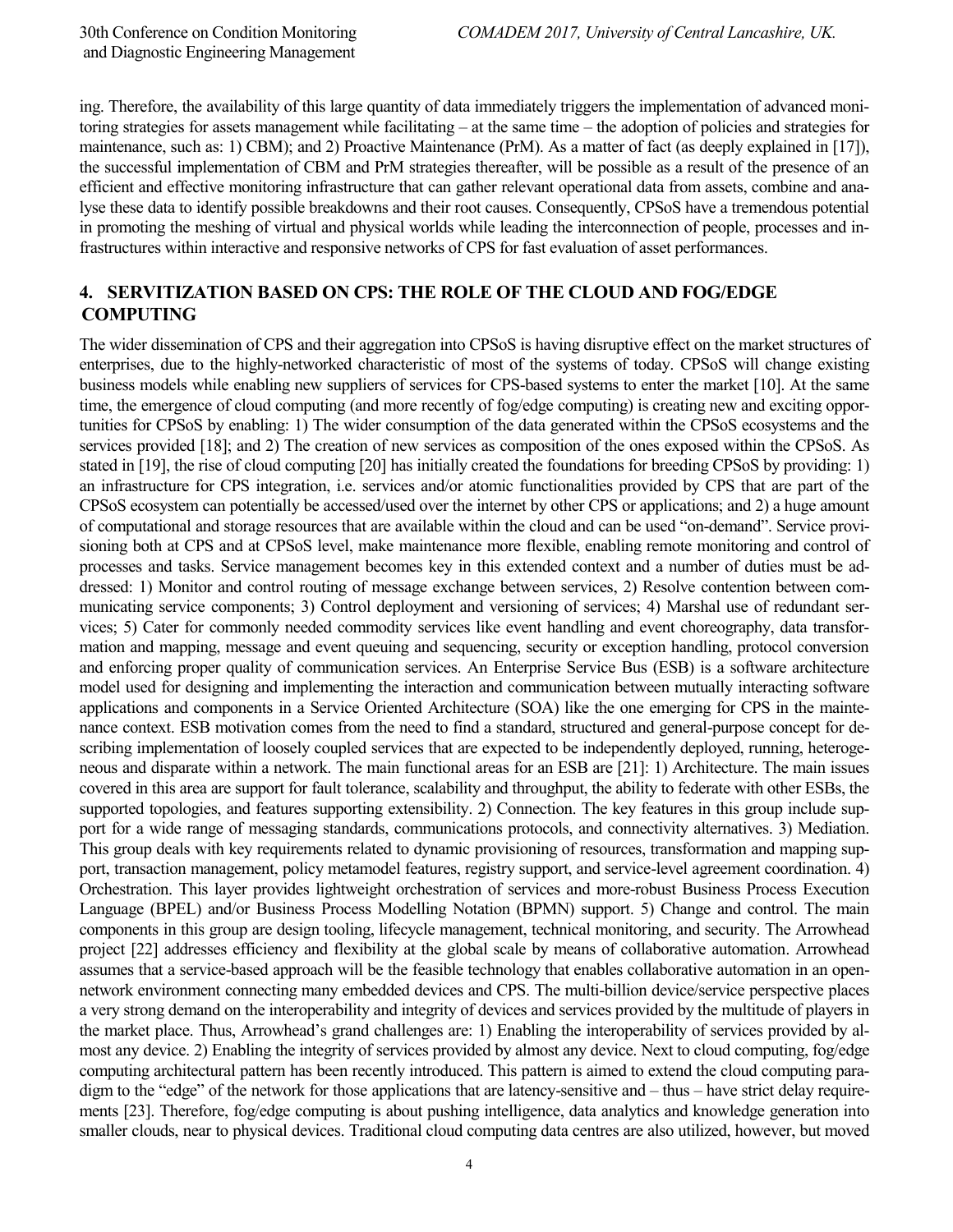closer to source of the data [24] while supporting localization, i.e. location awareness and distribution. Actually, fog/edge computing paradigm reflects better the complexity, heterogeneity and distribution of CPS and IoT populated systems and their ecosystems then cloud computing. The combination of cloud and fog/edge computing paradigms and CPSoS is allowing companies to evolve their hierarchical and static configuration into a new one, characterized by agility, openness and peer-to-peer-based interactions. This trend is also confirmed by the manufacturing industry – considered here as the reference sector to show the economic health and welfare of a country – where the combination of ICT and CPSoS is triggering the transformation of the manufacturing value chain patterns from pure manufacturing and selling physical products to the provisioning of sophisticated integrated solutions where physical products are enhanced by functions and services [25]. As explained in [26], this business trend can be designed as "servitization" that means the process of creating value in products and goods by adding services. The term was initially coined by Vandermerewe & Rada [27], and now is widely recognized and adopted to identify a specific competitive manufacturing strategy as pointed in [28]. During the production stage cloud-based CPSoS are facilitating the integration of the data within the enterprise, i.e. from industrial assets at the shop floor level to business applications at management level. In the preproduction and post-condition stages, cloud-based CPSoS can provide relevant data that can be used to support both the Product Lifecycle Management (PLM) and the Service Lifecycle Management (SLM). In this landscape, maintenance assumes a vital role in guaranteeing the perfect working conditions of the industrial assets, and thus the quality of the final product and a resilient service. However, the effective and efficient implementation of manufacturing strategies and procedures strictly depends of the availability of transparent and as much as possible exhaustive insights about industrial assets and products [29]. The creation of cloud-based CPSoS can lead the implementation of maintenance specialized platforms and frameworks to improve industrial assets productivity by relying on the right information at the right time.

#### **5. ISSUES TO TACKLE FOR IoT- AND CPSoS-BASED CBM**

In this paradigm, data from its sources travel far and might be processed several times before its information is properly extracted and utilized. This can be facilitated by a wide variety of communication protocols, technologies and architectures. How the (mostly sensory) data is then transmitted, virtualized (as per the CPS approach) and used raises higher level issues that might not have been considered previously for condition monitoring scenarios: 1) How to transmit these data from the physical system and to where? 2) How to create interoperable data representation and semantics? 3) What can be the backend that processes this inbound data streams in a scalable manner? 4) How can we still maintain real-time restrictions and abide by communicational constraints? Firstly, the acquired data that might be available with great time and value resolution. However, it is often not practical to be transmitted "as is" from the device or machine for communicational constraints. Therefore, low level pre-processing and local storage might be required. It can include sensor data fusion and filtering, elimination of noise and erroneous data and even could utilize advanced logics (e.g. rule-based notifications). The purpose of this is to only transmit an "extract" of the readouts that still represent the physical process sufficiently for later, higher level processing (within the cloud). It is also of essence that the cloud processing units should still be able to request the raw data streams on demand (if the RUL or RCA algorithms require them), besides the regular bandwidth-friendly messages. This should be facilitated by the sensor nodes, gateways and the employed communication protocol itself. To this end, the traditional client-server architecture is being replaced with bi-directional, persistent (connections are always kept alive) and platform-independent message-oriented middleware (MOM). Basically, there are publishers (data sources) who publish their data in an appropriate virtual channel (topic) at a message broker entity. Data recipients then will subscribe to the appropriate topic at the broker to receive asynchronously the message through it. There are further advantageous features of MOMs that include routing and hence distributed operation (with load balancing between brokers), message queuing or support for transactions. A widely known MOM instance is the Advanced Message Queuing Protocol (AMQP) [30]. It can even be used in pair with its lightweight counterpart, the Message Queue Telemetry Transport (MQTT) [31], the popular IoT sensor node protocol. Secondly, the data representation and the message structures and types used by systems from different origin and vendors might differ completely. Therefore, establishing interactions between these systems and data aggregation from these heterogeneous sources pose a significant impediment for developers. This can be mended e.g. by the usage of the MIMOSA standard and its information metamodel. However, further engineering steps need to be made for resource constrained use cases, where the sensor has limited capability of transmitting its measurement, since the MIMOSA ontology defines a very detailed (and therefore long) descriptor for every measurement location and type. This step involves the analysis of which parts of the MIMOSA ontologies are important for the use case, and the definition of a restricted data model compatible with the full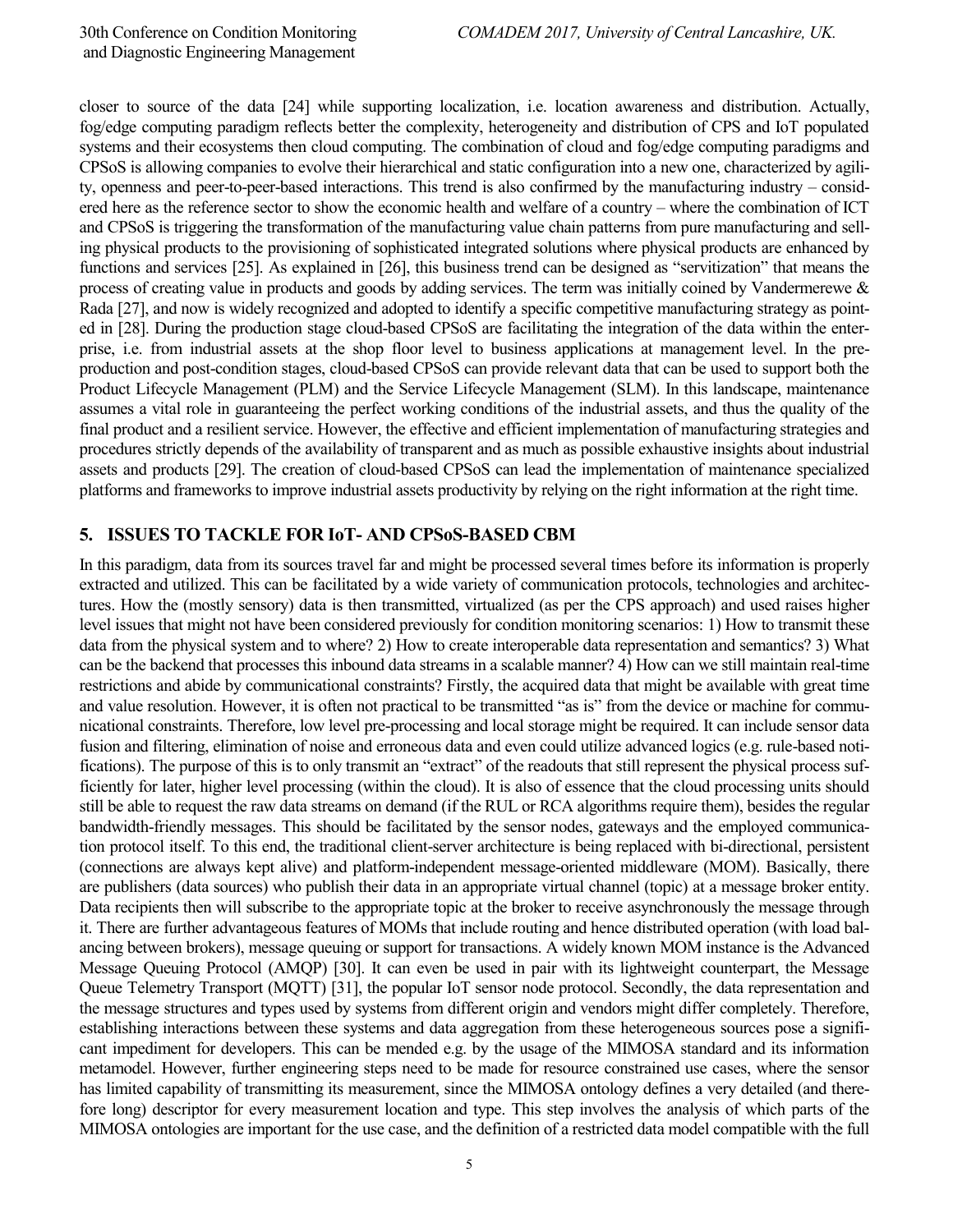MIMOSA one, where only a data subset is taken into account. Thirdly, online machine-condition data might be available in very high resolution, and might be aggregated from multiple machines across multiple production sites. Furthermore, machine learning and statistical models can only be properly trained and created the best if the is extremely high amounts of lifetime data for various components and machines. As a consequence, big data approaches and technologies are required and can be used for CBM. It can include the online monitoring of RUL, detection of events and failures, and on-demand root cause analysis of a given failure. This can be supported by distributed stream processors that process the inbound data streams from machines and sensors. If more complex, offline asynchronous algorithms are required, then there are batch processors as well that can pull data from multiple sources (e.g. historical data from various databases). It is also possible to only generate triggers based on events detected by the stream processors. These triggers can be then distributed to the appropriate stakeholders using the message distribution system (MOM), e.g. by contacting the appropriate personnel through a human-machine interface - HMI. Such big data frameworks exist as whole solutions (e.g. offered by Microsoft Azure [32]) or even as open source as well (e.g. the Apache Spark [33] and Storm [34] frameworks). Live data can be stored in non-SQL based, highly scalable and distributed data storage systems as well (e.g. Hadoop [35] or Cassandra [36]). Finally, there can be use cases where the devices measuring and actuating the physical world can directly send their all their data to a central cloud-based backend, where all processing can be done. For these cases, this edge level can consist fully of relatively constrained systems: sensors, actuators and machines connected through a gateway. They can directly communicate with the cloud, and all data can be sent in. However, there are cases, where there can be e.g. security concerns or communication limits, which does not allow for a simple one-way data stream towards "the cloud". For these cases (and for scalability reasons), multiple level processing is often required as mentioned in section 5. This can be solved by a "miniature" but fully-fledged processing environment that should be established right on site: all CBM related algorithms (i.e. RCA or RUL) need to run locally on dedicated hardware, in a closed and managed network. This can be done for run time, when the appropriate models have been established and deployed (i.e. production-ready machine learning algorithms well-trained for the use case). Nevertheless, since big data and statistics based analytic systems require large amount of data (possibly stemming from multiple production sites, machine types, etc.), these "local condition monitoring clouds" need to sync up parts of their data into a "higher level cloud". The purpose of this is to feed the most possible amount of data for refinement of the models used for runtime CBM (as indicated in section 2). Currently, this "inter-cloud" synchronization (possibly on-demand, and involving partial historical data) is not solved yet, but might be supported by distributed file systems, such as Hadoop [35]. On a side note, however, the usage of these file systems as storage have not been researched for cases where primarily the MIMOSA standard database is used.

#### **6. THE PROACTIVE MONITORING AND MAINTENANCE BUSINESS LANDSCAPE**

In order to survive and thrive in a globalised market, companies are being forced to develop intelligent maintenance solutions and move towards a balanced mix of product- and client-focused approaches. Hence, companies will benefit from high service gross margins, much less adjusted than product traditional ones: 1) Traditional pay-per-use services are common practice, and also services that are included within the asset's price or warranty. 2) To this day, PMM services are not independent businesses nor have their own operating account. They are integrated within the company's global maintenance services. 3) Other monetisation methods (pay-per-use, availability pay, payment by results) and risk sharing between the customer and the vendor are not as usual but they are expected to become more popular. This paper has emphasised the need for acquiring certain technology capabilities in order to be able to offer PMM products and/or services. This means investing in technical, human and financial resources. For this purpose, there are different strategies: in-house development, technology vendor acquisitions, and diverse collaboration and partnership efforts. PMM implies adding intelligence and connectivity to the end product, and it also requires to promote service based business models in contrast of traditional product centric models. The reasons behind this shift are many and varied: to meet customer needs, to leverage asset's characteristics, to implement technology innovations, etc. As stated by Brisk Insights market analysis, the global operational predictive maintenance market will grow at a CAGR (Compound Annual Growth Rate) of 26.6 % within 2016 – 2022, foreseeing a total market value of EUR2.900 million by the end of such period. This will be certainly boosted by the IIoT market rise, which is growing at a CAGR of 42 %, and will act as an enabler for its rapid industrial penetration. One of the key sectors (among all industries), in which predictive maintenance will make a huge difference will be manufacturing. The European manufacturing sector accounts for 2 million companies and 33 million jobs, representing the 15% of the total EU GDP. With the aim of increasing this contribution to 20% by 2020, European manufac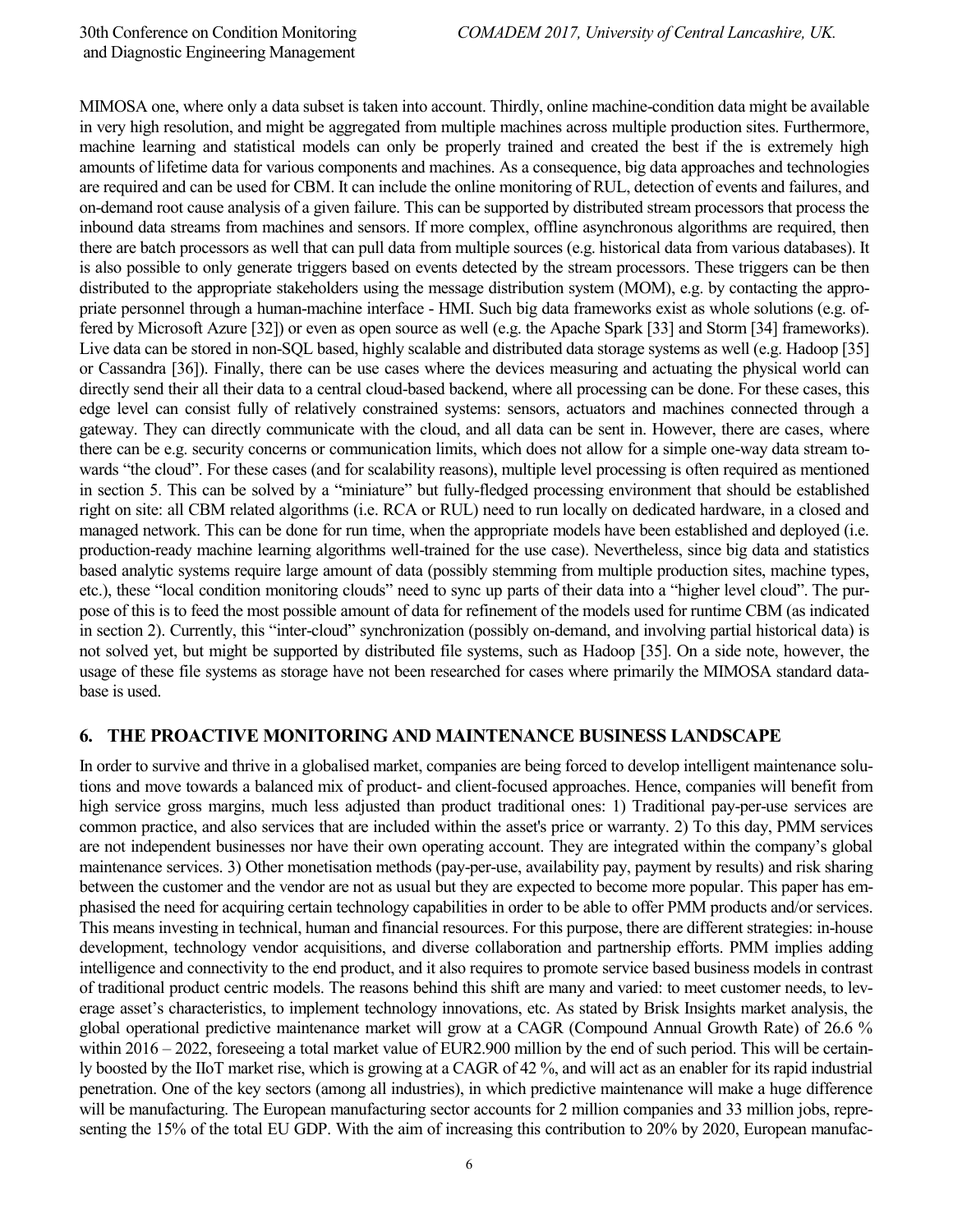turing industry faces a huge but promising challenge, given industry's potential in jobs & growth creation. However, industry's share in the EU GDP has declined during the last years, mainly due to a deceleration of global investments, market uncertainty and production offshoring to low-cost countries. This applies to all actors of the manufacturing value chain, involving production asset end users, asset manufacturers and asset service providers. In order to cope with that, the full digitisation of European industrial ecosystems has been stated as the foundation upon which competitiveness goals will be achieved. Within this framework, predictive maintenance accounts for a huge improvement potential to all actors mentioned: relevant productivity increase (asset end users), new revenue streams with higher profit margins (asset manufacturers) and new business opportunities based on analytics (asset service providers). According to McKinsey, predictive maintenance in factories could cut maintenance costs down by 10 to 40 percent, leading to manufacturer's savings of 215 to 580 billion euros in 2025, resulting from reduced downtimes and minimised manufacturing defects among others. Despite this clear potential, maintenance strategies in place still rely on ineffective corrective and preventive maintenance actions, which have a high impact on productivity (higher production costs, delays on delivery, customer dissatisfaction, etc. Not only available shop floor data and production assets' behaviour knowledge is underutilised, but also new businesses generation along the value chain is completely hampered. Regarding technology, there are several reasons behind the lack of adoption of predictive maintenance across EU industries: 1) Production systems complexity: the majority of EU industrial facilities is shaped by very heterogeneous assets, being the asset end user unable to gather deep knowledge about the behaviour of each asset (expertise often retained by the asset manufacturer). Heterogeneous data needs to be collected in an efficient way. 2) Lack of interoperability among different assets: afraid of the possibility of having a  $3<sup>rd</sup>$  party providing services on their production assets, asset manufacturers often apply vendor lock-in solutions to their products. This results in a huge IT integration work required to connect them, usually preventing end users from implementing predictive maintenance solutions. 3) Non-reliable prognostics estimates at system level: even though successful prognostics applications have been deployed at component and sub-system level, asset end users' interest focuses on increasing the availability of the whole system, which has a direct impact on competitiveness. Thus, the lack of real prognostics & health management systems demonstrated at industrial level derives in a reluctance in early adopters. In order to overcome those limiting factors, there is a clear need of bringing together all value chain actors (gathering real time data, asset behaviour knowledge and analytics expertise); as well as taking advantage of advanced analytics technologies already applied in a wide range of sectors. This will enable to match predictive management system capabilities with real industrial needs, achieving downtime minimisation and OEE maximisation at system level. Besides all above, several non-technological challenges (such as corporate culture) prevent the penetration of predictive maintenance technologies across industries. This applies especially to SMEs, being the most relevant the following ones: 1) Uncertain Return on Investment (ROI): industrial CAPEX plans are fully subject to their expected profitability, usually in a short term (depending on the company's balance sheet, often 2-3 years). Since the implementation of such a predictive maintenance systems may imply investing in data acquisition, industrial communications & advanced analysis technologies (mainly regarding old production assets), companies often opt for more profitable investments (e-g purchasing new machinery, which leads to a direct productivity improvement). 2) Required skills: despite the high level of automation in place in most of European industrial companies, the implementation of Industry 4.0 (within which predictive maintenance is located) is currently requiring a shift from classical operator to highly analytical profiles. Industrial HMIs usually do not take advantage of available technologies such as adaptability, self-learning features, etc., resulting in workers' frustration by not showing the right information to the right people. With this in mind, it is fundamental that each company defines clearly their core business and performs a strategic planning to achieve the goal they seek. In any case, PMM opens the possibility to define and develop new business models where more companies will be involved throughout the product's value chain.

# **7. CONCLUSION**

Proactive monitoring and maintenance enabled new business models shall address the optimized value proposition for each organisation. Personalized identification of a Canvas model element, such as key partners, key activities, key resources, customer segments, customer relationships and channels, derive a revenue stream that should definitely strength financial outcome.

#### **ACKNOWLEDGEMENTS**